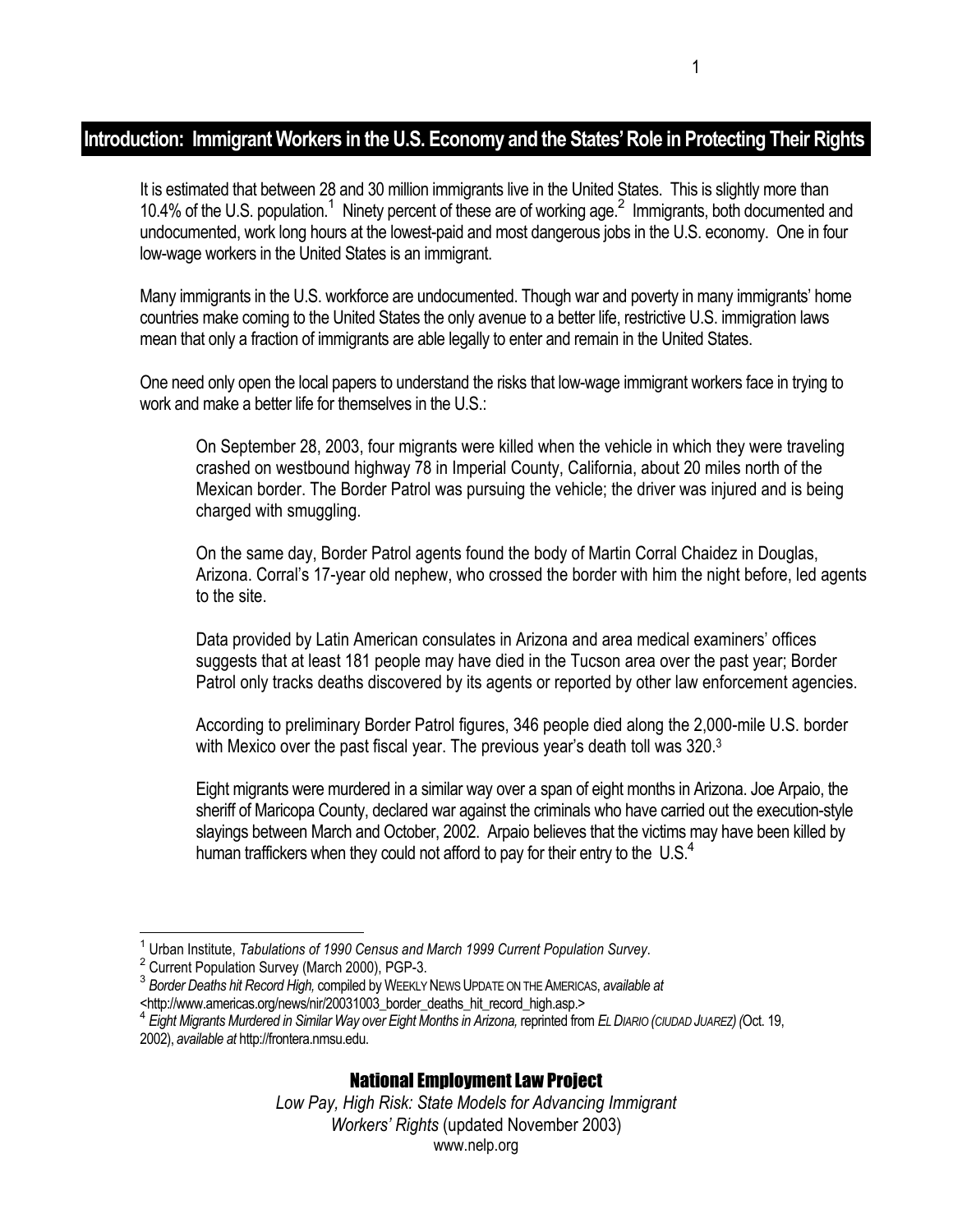The Urban Institute in Washington, D.C. estimates that there are about eight and a half million immigrants who are undocumented in the United States. About 4.7 million of these, or 55%, come from Mexico. About 1.9 million come from other nations in Latin America, and 1.1 million come from Asia. A few hundred thousand undocumented immigrants come from Europe, Canada, and Africa.<sup>5</sup>

A recent study by the Pew Hispanic Center finds 5 million undocumented immigrant workers in the United States economy. The manufacturing sector employs 1.2 million undocumented workers. The services sector employs 1.3 million undocumented workers. One million to 1.4 million undocumented workers labor in the fields. Six hundred thousand more work in construction and seven hundred thousand work in restaurants.<sup>6</sup>

Many of these same industries are known for low wages, dangerous conditions, and frequent violations of labor laws. A Department of Labor (DOL) survey found that in 2000, 100% of all poultry processing plants were noncompliant with federal wage and hour laws.<sup>7</sup> A separate U.S. DOL survey found that in 1996 half of all garmentmanufacturing businesses in New York City could be characterized as sweatshops, and a DOL survey in agriculture focused on cucumbers, lettuce, and onions, revealed that compliance with labor and employment laws in these industries was unacceptably low.<sup>8</sup>

Injuries and deaths of Hispanic workers engaged in hazardous employment are extremely high and increasing. A study by the National Academy of Sciences, described in an article for the Washington Post, reports that foreign-born Latino men are now nearly 2½ times more likely to be killed on the job that the average U.S. worker.<sup>9</sup> In the year 2000, construction fatalities involving Hispanic workers increased by 24%, while Hispanic employment was up only 6%.<sup>10</sup> In 2001, farm workers employed in the production of crops accounted for only 1% of the workforce, but represented 6% of the occupational deaths.<sup>11</sup> In that year, there were 49 farm fatalities in the state of California alone;<sup>12</sup> in California, 81% percent of farm workers are foreign-born, mainly from Mexico.<sup>13</sup> New York has the nation's highest rate of immigrants killed in the workplace, with foreign-born workers accounting for 3 out of every 10 workplace deaths.<sup>14</sup>

## National Employment Law Project

*Low Pay, High Risk: State Models for Advancing Immigrant Workers' Rights* (updated November 2003) www.nelp.org

 5 Michael Fix and Passel, Jeffrey S., *Immigration and Immigrants: Setting the Record Straight,* The Urban Institute (May 1994), *available at<* http://www.urban.org/pubs/immig/immig.htm.>

<sup>&</sup>lt;sup>6</sup> B. Lindsay Lowell and Roberto Suro, How many undocumented: The numbers behind the U.S.—Mexico Migration *Talks*, *available at* <http://www.pewhispanic.org/site/docs/pdf/howmanyundocumented.pdf.>

<sup>&</sup>lt;sup>7</sup> U.S. Department of Labor, FY 2000 Poultry Processing Compliance Report (2000).

BULD DEPERTMENT OF LABOR, FILIC COMPORT COMPLIANCE REPORT (2000). 8 *Labor Department: Close to Half of Garment Contractors Violating FLSA*, DAILY LAB. REP. (BNA) 87 (May 6, 1996);

U.S. Department of Labor, Compliance Highlights, 1,3 (Nov. 1999).

<sup>&</sup>lt;sup>9</sup> Nurith C. Aisenman, Harsh Reward for Hard Labor, THE WASHINGTON POST C01(Dec. 29, 2002).

<sup>&</sup>lt;sup>10</sup> Bureau of Labor Statistics, NATIONAL CENSUS OF FATAL OCCUPATIONAL INJURIES IN 2000 (Aug. 14, 2001).<br><sup>11</sup> U.S. Department of Labor, Bureau of Labor Statistics, NATIONAL CENSUS OF FATAL OCCUPATIONAL INJURIES, 2001, Tabl

Occupational injuries and employment by industry (Sep. 25, 2002), *available at < http://*stats.bls.gov/news.release/cfoi.t04.htm*.>*

<sup>&</sup>lt;sup>13</sup> U.S. Department of Labor, FINDINGS FROM THE NATIONAL AGRICULTURAL WORKERS SURVEY (NAWS) (2000) at 5.<br><sup>14</sup> Thomas Maier, *Death on the Job: Immigrants at Risk*, NY NEWSDAY (Dec. 16, 2001).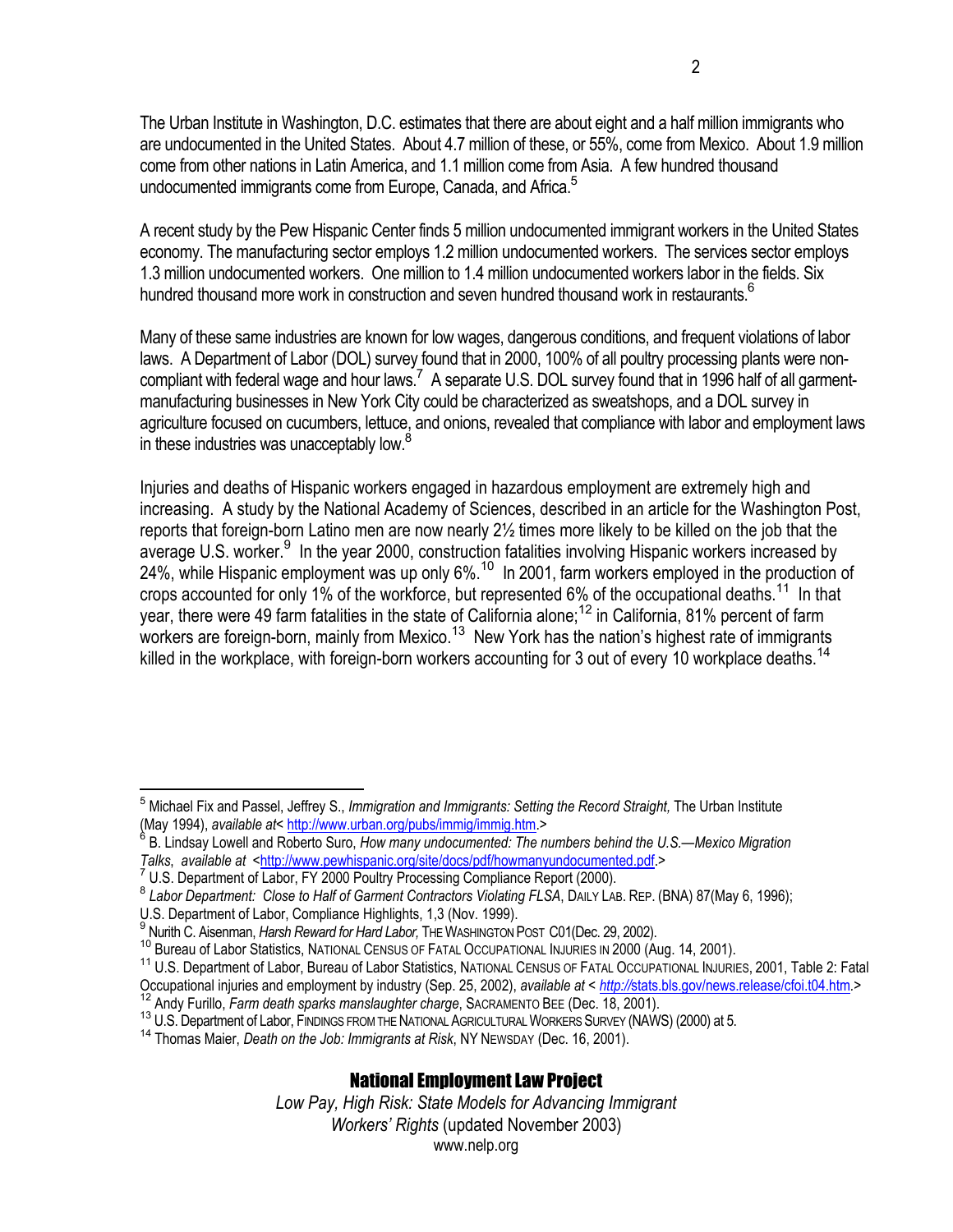#### **Maximizing State Law Protections in an Anti-Immigrant Climate**

Prior to September 11, 2001, advocates were working closely with the Bush Administration to develop a legalization program that would allow undocumented workers, at long last, to take part in the civic life of the country. In 2000, labor leaders had adopted a pro-legalization resolution that had captured the enthusiasm and energy of many immigrant workers.<sup>15</sup> President Bush and Mexican President Fox seemed close to agreement on a legalization program that would have enabled hundreds of thousands of immigrant workers to legalize. After September 11, these hopes died, as the federal government and Congress began concentrating on harsh "antiterrorism" measures. Congress quickly passed the "Uniting and Strengthening America by Providing Appropriate Tools Required to Intercept and Obstruct Terrorism Act of 2001" (USA PATRIOT Act). It soon was reported that immigration enforcement would be stepped up, and focused on an ever-lengthening list of government-identified "suspects": immigrant students, immigrants who had overstayed their visas, immigrants of Middle Eastern and South Asian origin. More recently, the Justice Department and Congress have raised the prospect of local police enforcement of immigration laws.<sup>16</sup>

The U.S. Supreme Court's recent decision in *Hoffman Plastic Compounds v. NLRB,*<sup>17</sup> finding that undocumented workers are not entitled to back pay when they are illegally fired after taking part in union organizing campaigns, contributes to the perception that immigrant workers have no enforceable rights in the United States.

As has occurred historically each time anti-immigrant sentiment has dominated the federal policy scene, states are now required to step into the breach. At the state level, authorities often understand better what immigrant workers mean to a local economy. They often have closer experience with the kinds of abuses immigrants suffer, and a better understanding of the duty of agencies and police authorities to protect all local residents. This paper is intended as a guide to model legislation that states and localities can pass to protect immigrant workers. Each chapter provides background on a particular issue, as well as model legislation and talking points for advocates and legislatures wishing to assure immigrants in their communities that they will not be given second-class treatment under labor and employment laws.

While regulation of immigration itself is a matter of federal concern, there are many areas in which state and local governments can act to afford better access to work-related benefits and better protections under existing state labor and labor-related laws. This report focuses on five of these areas. These are language access to government benefits and services for limited English proficient individuals, confidentiality provisions that protect immigrant workers' access to public services, drivers' licensing provisions, equal employment rights and remedies for undocumented workers, and undocumented workers' access to critical workers' compensation programs.

This publication provides examples of some of the state and local laws now on the books that protect the most vulnerable of immigrant workers - the undocumented and those that do not speak English well enough to navigate state and federal bureaucracies. The report highlights model bills that have not yet made their way into law. In

#### National Employment Law Project

*Low Pay, High Risk: State Models for Advancing Immigrant Workers' Rights* (updated November 2003) www.nelp.org

l <sup>15</sup> *See* July 31, 2001 AFL-CIO Executive Council Statement, *available at* <http://www.aflcio.org/publ/estatements/jul2001/immigration.htm.>

<sup>&</sup>lt;sup>16</sup> This is described in greater detail in Chapter 2, *infra.*<br><sup>17</sup> 535 U.S. 137, 122 S.Ct. 1275, 152 L.Ed. 271 (2002).